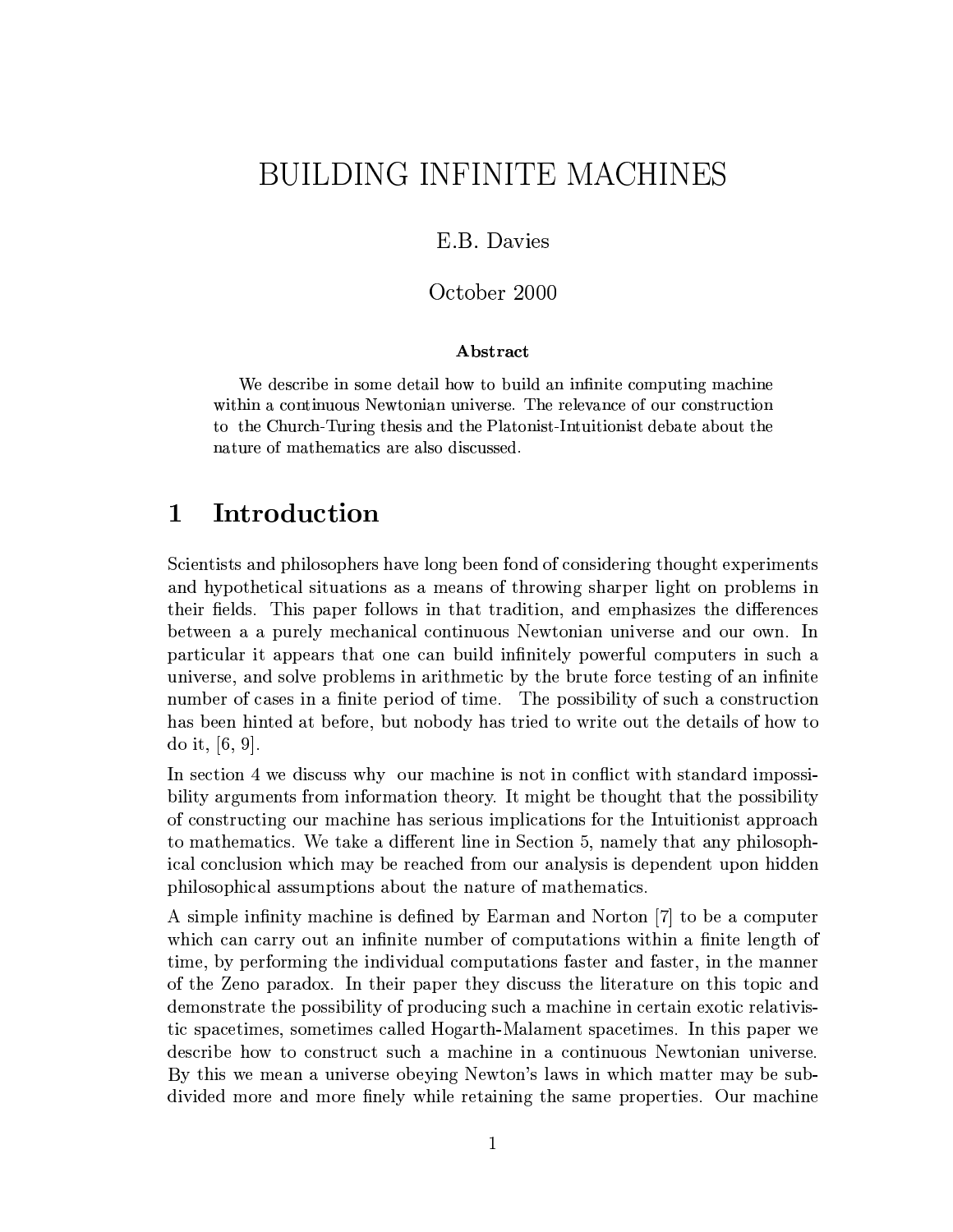depends upon advanced nanotechnology but does not involve bodies moving with arbitrarily high speeds, the presence of an infinite amount of energy within a finite volume or infinitely strong materials. In order to avoid considerations relating to electricity or magnetism we assume that the machine is mechanical. Its operation depends upon the movement of interlocking components, much like the computer designed, but never built, by Charles Babbage. Indeed we believe that our machine is consistent with any physics known in the year 1850.

Of course in the real universe matter is atomic, and it will be clear that our machine could not be constructed within it. The fact that our universe is also quantum mechanical at small enough scales provides an independent barrier to the construction of the machine. However, several of the objections to the construction of our machines apply with equal force to Turing machines. We argue that the rejection of *our* machines on the grounds of physical implausibility should imply the same attitude towards Turing machines. We conclude that one version of the Church-Turing thesis makes assumptions about the physics of the universe and is not provable by logical arguments alone. In some respects the real world is less peculiar than a purely mechanical continuous Newtonian universe would be.

#### $\overline{2}$ The Construction

It is known that machines involving infinite numbers of parts with no lower limit on their sizes can give rise to paradoxes,  $[8]$ , so we specify how our machines work in some detail. We suppose that it is possible to construct a machine  $M_1$  with the following properties.  $M_1$  contains a finite, Babbage type of computer with a specified clock time  $c_1$  and a memory of size  $m_1$  bytes. It also contains a robotic factory which can produce a new version of the computer and of the factory, in other words a new machine  $M_2$ . The new machine  $M_2$  is not identical with the old one. It is supposed to have a memory of size  $m_2 = 2m_1$  and its components are supposed to be 16 times smaller than those of  $M_1$ . We are thus led to the assumption that it has size (diameter) at most  $s_2 = s_1/8$ . If we also assume that its clock time is  $c_2 = c_1/8$  then signals do not need to travel any faster in  $M_2$  than they did in  $M_1$ . Qualitatively speaking  $M_2$  is smaller, faster and more powerful than  $M_1$ .

The key problem facing the construction is whether a machine can indeed produce a scaled down version of itself. Of course we are talking about a continuous Newtonian universe so evidence from our own is suspect, but that is what is available. A poor argument in favour is that we regularly produce smaller copies of ourselves, namely babies. However, geneticists would point out that our key component, the reproductive DNA, is not scaled down at all. The size and structure of DNA is determined by quantum theory, so the analogy is flawed. We have no idea what life might be like in a continuous Newtonian universe nor whether it would be possible. A better argument refers to the steady improvement of machine tools over the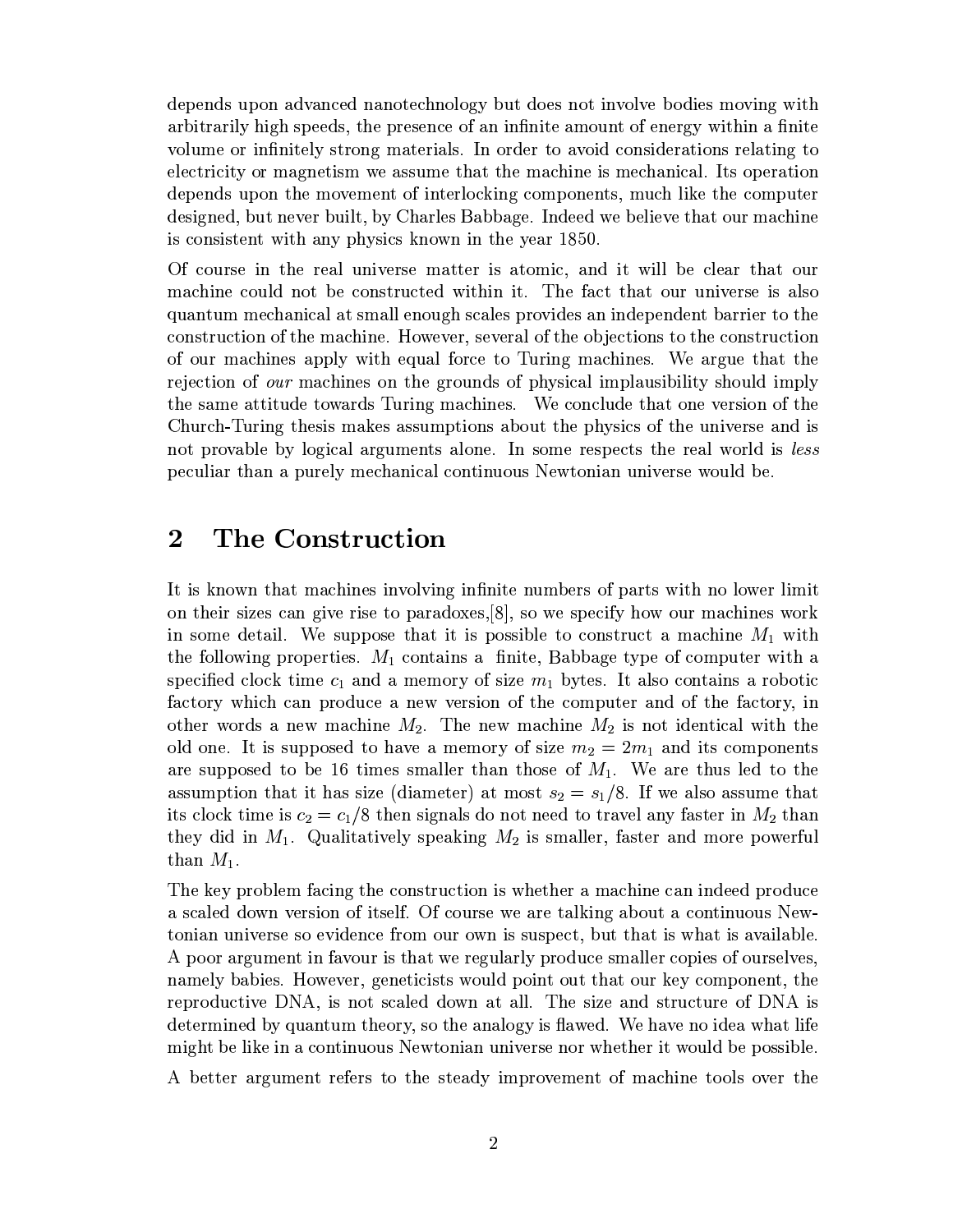last two centuries. Each generation of tools has been used to produce the next one, and as time has passed the tools have got steadily smaller, faster and more accurate. Most machine tools are moreover essentially classical in their operation. Similar remarks apply to computer design and performance over the period; this is a relevant observation since each generation of computers and machine tools is used to design and build the next. We see no obvious inconsistency in making the above assumption, and so feel able to continue.

The machine  $M_2$  is capable of building  $M_3$  and so on. So we have a potentially infinite hierarchy of machines which parameters obeying  $c_{n+1} = c_n/8$ ,  $m_{n+1} = 2m_n$ ,  $s_{n+1} = s_n/8$ . The potential total size of all the machines together is at most

$$
s_1 \sum_{n=0}^{\infty} 8^{-n} = 8s_1/7 < \infty.
$$

Various other quantities below are also sums of geometric series, but we will not write down the series explicitly.

We can also keep track of the time taken to manufacture the machines. Suppose  $t_n$  is the time needed to manufacture  $M_n$ . The components of  $M_{n+1}$  are 16 times smaller than those of  $M_n$  so if the tools within  $M_n$  move at the same speed as those within  $M_{n-1}$  they should build the components 16 times faster. On the other hand the memory of  $M_{n+1}$  is twice the size of that of  $M_n$  so the overall time taken may only be 8 times shorter. Thus we assume that  $t_{n+1} = t_n/8$ .

The assumption of these scaling factors is not as harmless as it might seem. In order to move a component of mass  $M$  a distance  $S$  in a time  $T$  from rest the force needed is of order  $F \sim MST^{-2}$ . Assuming that  $M \sim S^3$ , i.e. constant density, we deduce that the force is of order  $S^4T^{-2}$  while the pressure on a face is of order  $S^2T^{-2}$ . Thus if S and T are reduced in proportion the pressures on the faces of the components do not increase and we do not need the material used to be infinitely strong.

Another problematic matter is how to design the computers in such a way that the memory can be doubled indefinitely. The memory might need to have a tree-like structure in order to avoid its local structure becoming more and more complicated, on the distance scale of each machine. Or it might be designed in the classical manner of a Turing machine with a single linear tape, but of finite length.

We next discuss communication between the machines. Each of the machines is supposed to be built next to the previous one and we assume that  $M_n$  only communicates with  $M_{n-1}$  and  $M_{n+1}$ . There are two reasons for this. If n is large one cannot expect  $M_n$  to be able to report directly to  $M_1$  since it can only transmit bits which are very short and have very small energies, and one should not expect  $M_1$  to be able to detect these. In the reverse direction  $M_1$  could only report to  $M_n$ extremely slowly, by the standards of  $M_n$ , because of its much longer clock time, and such reports can be carried out equally well by using the connecting chain of machines. Since  $M_{n+1}$  has twice the memory of  $M_n$  there will be data lists which  $M_{n+1}$  cannot transfer to  $M_n$ . On the other hand  $M_n$  can transfer all of its data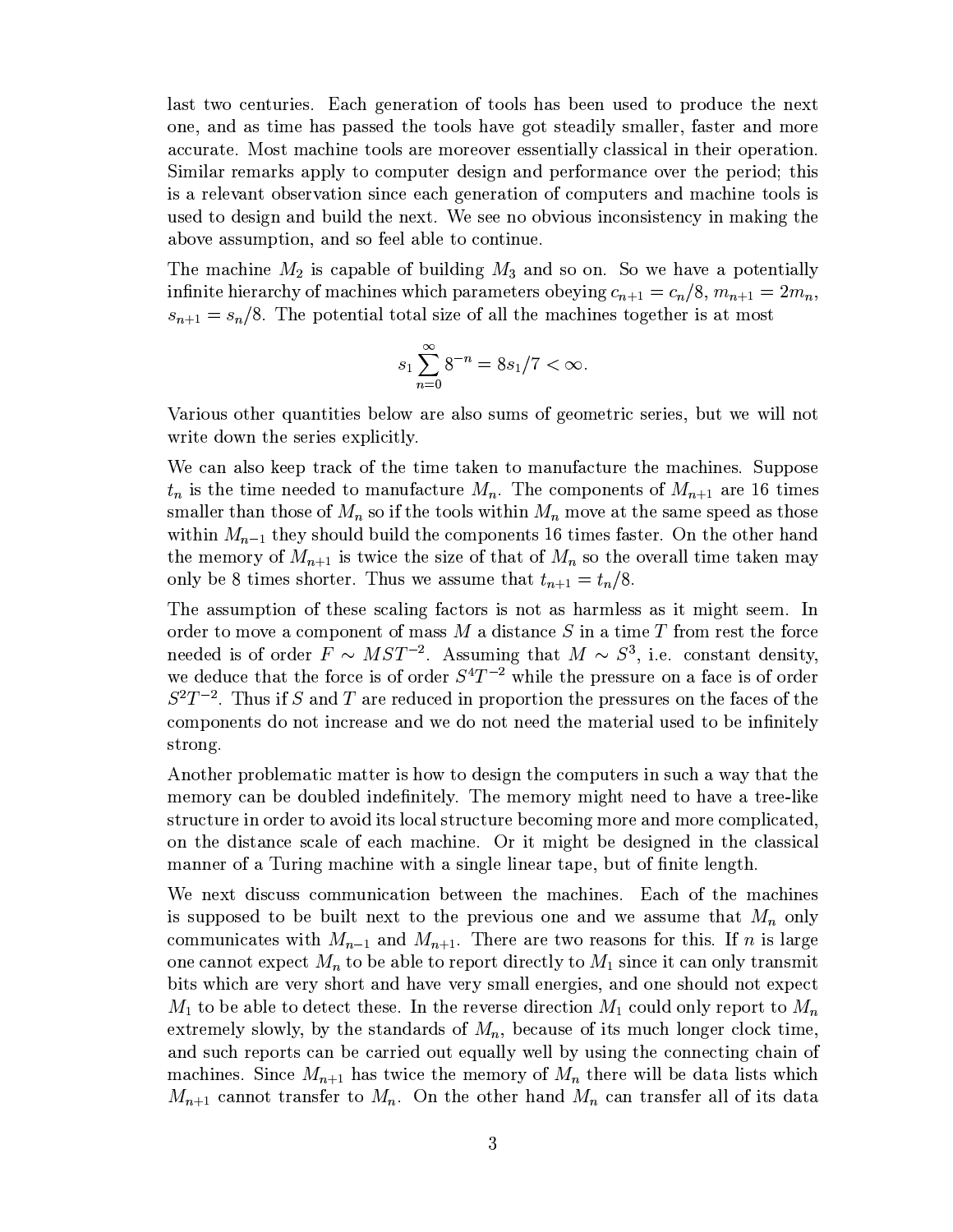to  $M_{n+1}$ . Because of the reducing size of the machines the time taken to transfer data down the chain, assuming the speed of transfer is constant, also decreases exponentially with  $n$ , even though the amount of data transferred may increase at each stage.

#### The Operation 3

We are concerned with the existence of at least one solution to an infinite sequence of problems, each of which can be resolved in a finite length of time. An example would be Fermat's last theorem. One lists the 4-tuples  $(a, b, c, x)$  of positive integers in some order and for each of them asks whether  $x > 2$  and

$$
a^x + b^x = c^x
$$

So in this case a positive solution to the problem corresponds to the statement that Fermat's last theorem is false (with apologies to Andrew Wiles). This gives a sequence of propositions  $P_n$  whose solutions take steadily more computation as *n* increases, because the integers involved become steadily longer when expressed in decimal or binary notation. In this paragraph we assume that the length of the computations does not increase rapidly with n. The machine  $M_1$  is given the general problem, and told the following procedure. It is to try to solve the problem for  $n = 1$ . If it succeeds it is to report YES. Otherwise it constructs the machine  $M_2$  and passes it the entire problem together with the number  $n = 2$ . The second machine behaves similarly. At the *n*th stage the machine  $M_n$  tries to solve the problem for the case n and if it succeeds it informs the machine  $M_{n-1}$  which passes the message up the chain. If it fails it constructs the next machine and passes the problem down the chain. After a suitable finite length of time the first machine either hears a report that the problem is soluble for some  $n$  or can deduce from the convergence of the geometric series concerned that it is not soluble for any  $n$ .

As n increases the problems associated with storing the number increase, but we specified that the memory of each machine should be double that of the previous one, so the value of  $n$  can indeed be passed on. In addition the computation becomes longer with  $n$  at a rate which we do not have control over. In the last paragraph we assumed that this did not cause problems but in general we can allow the length of the computations to increase with n arbitrarily rapidly by modifying the procedure as follows.

The program is written so that if  $\mathcal{P}_n$  is being tested by the machine  $M_r$  the machine stops after at most  $2<sup>r</sup>$  computational steps, whether or not it has then finished testing  $P_n$ . Since  $M_r$  has clock time  $8^{-r}$  times the clock time of  $M_1$ , this means that it does not spend longer than a time  $4^{-r}$  measured in the clock time of  $M_1$ . If after this time  $P_n$  is not resolved, the machine constructs the machine  $M_{r+1}$  and passes the problem on WITHOUT increasing the value of  $n$ . The next machine proceeds in the same way. Eventually somewhere down the line the problem is resolved positively or negatively for that value of  $n$ , and one can pass to the case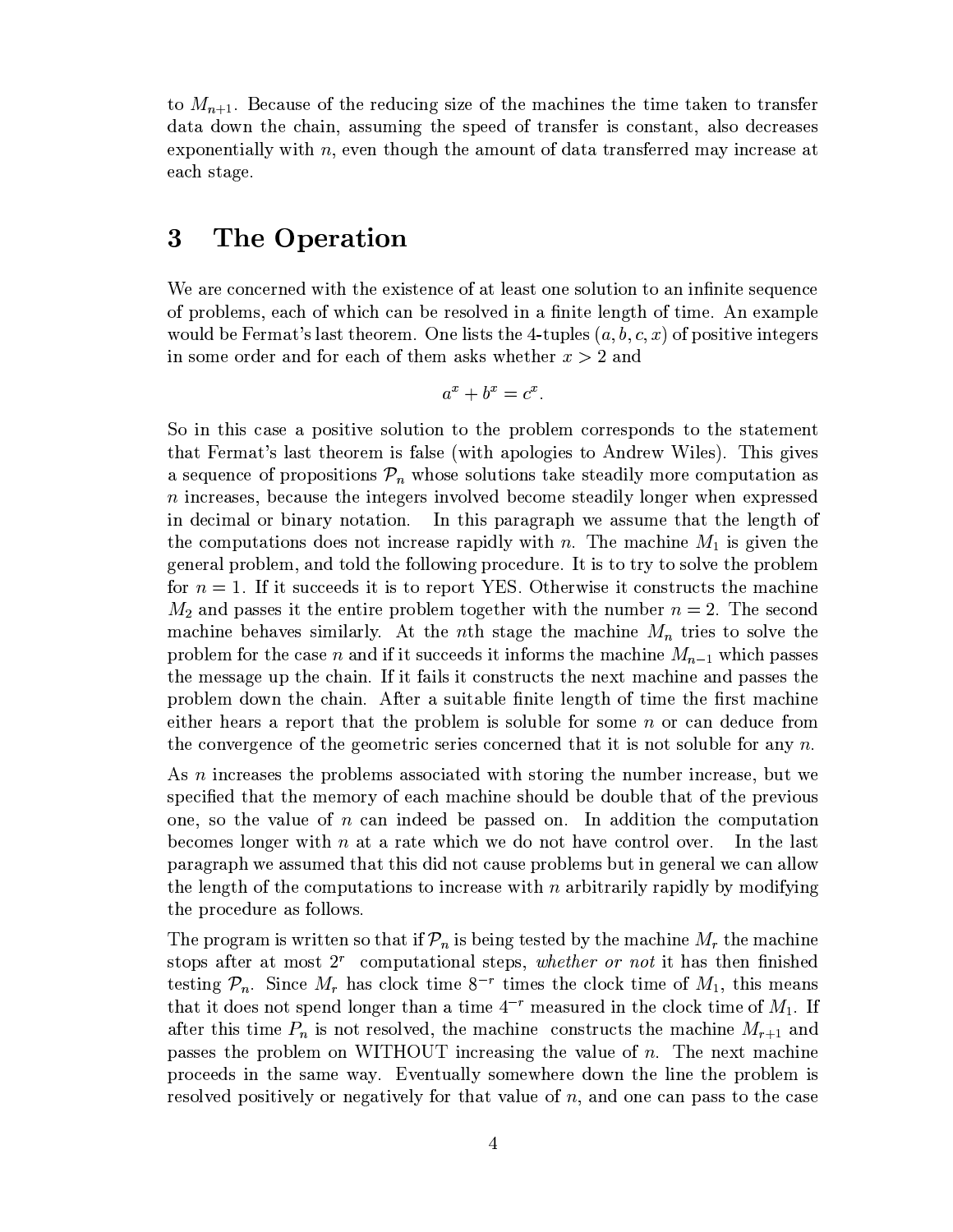$n+1$  or report success up the chain. Since every  $M_r$  takes no more time on the problem than  $4^{-r}$ , the overall total time to complete the task is finite.

If there is a solution to the problem then one of the machines will find it and pass the news back to the first machine. However, it may well be that the smallest solution is so large that it cannot be stored within  $M_1$ . All that we can be sure of storing in  $M_1$  is the fact that the solution has been found. It would, however, be possible for  $M_1$  to print out the entire solution, if the digits are transmitted up the chain in batches which are small enough for  $M_1$  to be able to accept them into memory for printing and then delete them from memory before taking the next batch. It may not be possible either to print out the smallest solution in less than, say, a trillion years nor even to indicate how many digits it has within such a time.

We next discuss in more detail how a report is passed up the chain, assuming that it consists of a single bit. Longer reports can be dealt with similarly. We assume that the clocks are synchronised so that the start T of any clock period of  $M_1$  is also the start of a clock period of all the other machines. Let the machine  $M_n$  pass a bit up to  $M_{n-1}$  during the first clock period of  $M_n$  following T; remember that the clock times of  $M_{n-1}$  are 8 times longer than those of  $M_n$ . Allowing for a finite passage time this may arrive during the second clock period of  $M_{n-1}$  after T.  $M_{n-1}$ may then transfer the bit to its output device during its third clock period, and transmit it to  $M_{n-2}$  during its fourth clock period. This is still in the middle of the first clock period of  $M_{n-2}$  so it should arrive during the second clock period of  $M_{n-2}$ . We are now in an inductively stable situation so the bit eventually arrives at  $M_1$  in its second clock period after T.

So far we have only shown how to solve a problem of the type: Does there exist n for which  $P_n$  is true? A more difficult case is the problem: Do there exist infinitely many *n* for which  $\mathcal{P}_n$  is true? A particular case is the existence of infinitely many prime pairs. Our machine can also solve this problem as follows.

We start by putting  $m = 1$ . We ask  $M_1$  to find out whether there exists  $n > m$  for which  $P_n$  is true, by the procedure just described. If the answer is yes, it does not report to the outside world as before, but passes the same problem to  $M_2$  together with the number  $m = 2$ . Inductively if  $M_n$  receives the answer yes it passes the problem to  $M_{n+1}$  with  $m = n+1$ . If at any stage the answer is no, then the report NO is passed back up the chain all the way to  $M_1$ . So in this case the absence of a report within a suitable finite length of time proves that an infinite number of solutions do exist and the presence of a report proves that only a finite number of solutions exist. For the same reason as before it may not be possible for  $M_1$  to communicate the values of the largest number n for which  $P_n$  is true in less than a trillion years. The fact that one of the machines down the line already possesses the value is of little comfort.

We next discuss Turing's Halting Problem, that of deciding whether a particular program runs for ever on a Turing machine or eventually stops. Turing proved that there is no algorithm for identifying the programs which run for ever. If one is allowed to use our machines, which are not algorithmic in the strict sense of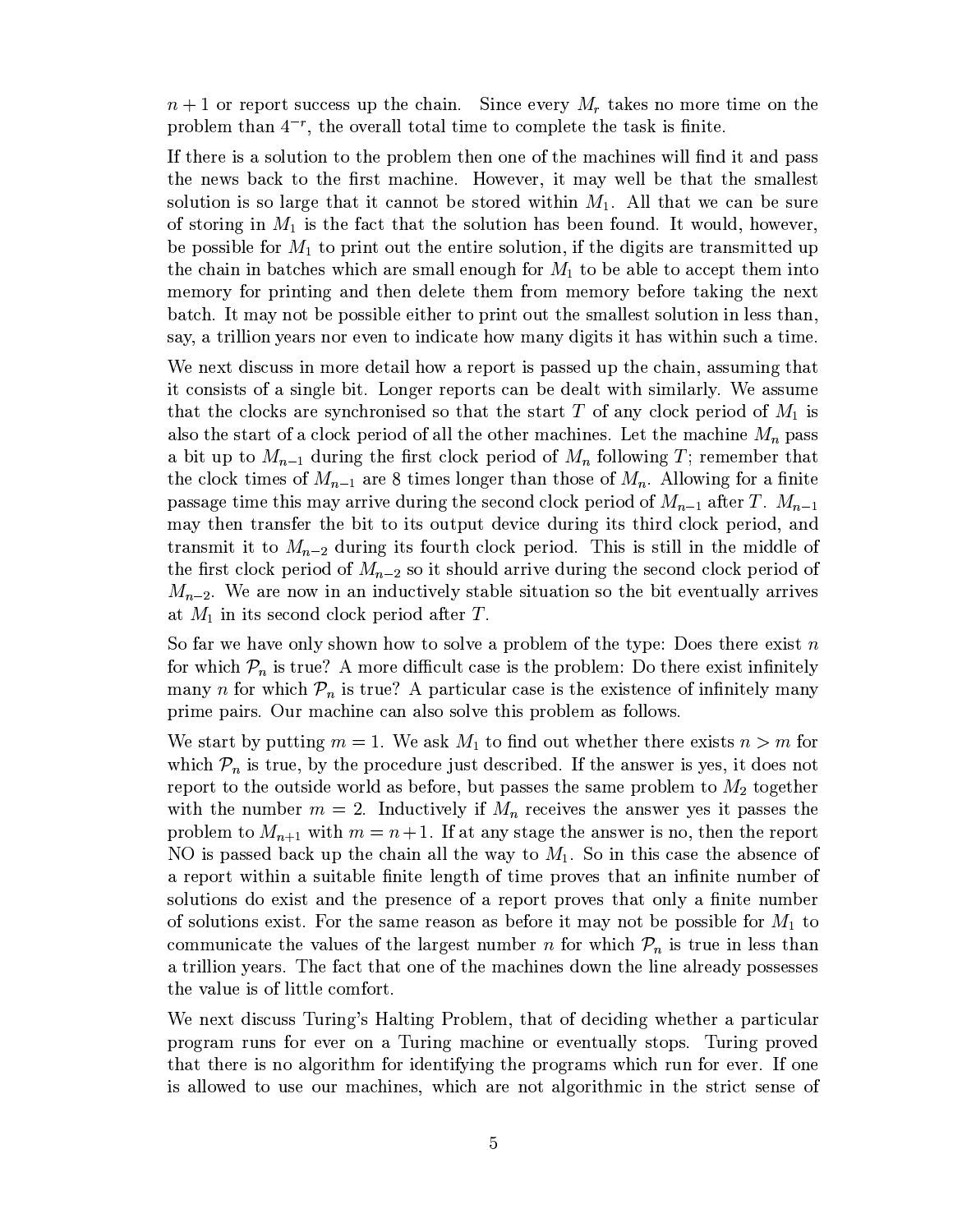the term, then such a procedure does exist. Given the program, starting with the case  $n = 1$  we run it on  $M_n$  until either it has stopped or the memory of  $M_n$  is full or  $M_n$  has carried out  $2^n$  steps, whichever happens first. If at that time it has not stopped we pass the same program to  $M_{n+1}$ . Although each machine runs the program for twice as many steps as the previous one the time taken decreases geometrically, because each machine runs faster. If the program stops on any of the machines then a report is sent back to  $M_1$ . If  $M_1$  receives no report after a certain finite length of time then it can conclude that the program would run for ever on a Turing machine.

We next show that when carrying out the above tasks our machines do not suffer from what is called the Thompson lamp paradox, the possibility that after completing an infinite computation they end up in an indeterminate state,  $[7, 9, 13]$ . At the end of the task set each machine has taken the program and done some computations, after which it either reports success upwards or passes the program to a new and smaller machine which it builds. The program may include the instruction that once it has been run on any machine  $M_n$  that machine is to clear its memory. Each machine may also have built into its hardware the instruction to pass on any message received from machines down the chain without alteration. In this case every machine will be in a neutral state when the computation is completed, whether or not the problem is soluble.

Nevertheless there was only one machine at the start while there are an infinite number (with a finite total amount of material) at the end, if the problem was insoluble. The first machine may be given the extra command that it should detach the second machine when it knows that the computation is finished, and return the material from the remainder to its store of building material. This guarantees that the final situation is the same as the initial situation: one machine with empty memory.

In spite of the above, problems might arise if  $M_1$  is given a program to run which is not of the above two types. It seems possible, at least in principle, that one might get into a state in which every machine in the chain is trying to send and to receive information from both of the two machines next to it in the chain. We have not specified the communication protocols sufficiently precisely to ensure that a blockage cannot occur. Such problems are routine on the internet, which also has to cope with machines running at different speeds, but only a finite number of them.

Each machine has five basic modes: computing, sending information up or down the chain, and receiving information from up or down the chain. If we refer to these as  $(c)$ ,  $(su)$ ,  $(sd)$ ,  $(ru)$  and  $(rd)$ , then it seems that the chances of a blocked state or of memory overflow are minimized by giving these the priorities  $(c)$ ,  $(su)$ ,  $(ru)$ ,  $(rd)$ , (sd). We also specify that once a program has been completed or data transmitted it should be cleared from memory. Data should be sent in packets of a size which is acceptable by the machine with the smallest memory, namely  $M_1$ . Finally data should be transmitted at the highest rate which both of the machines involved can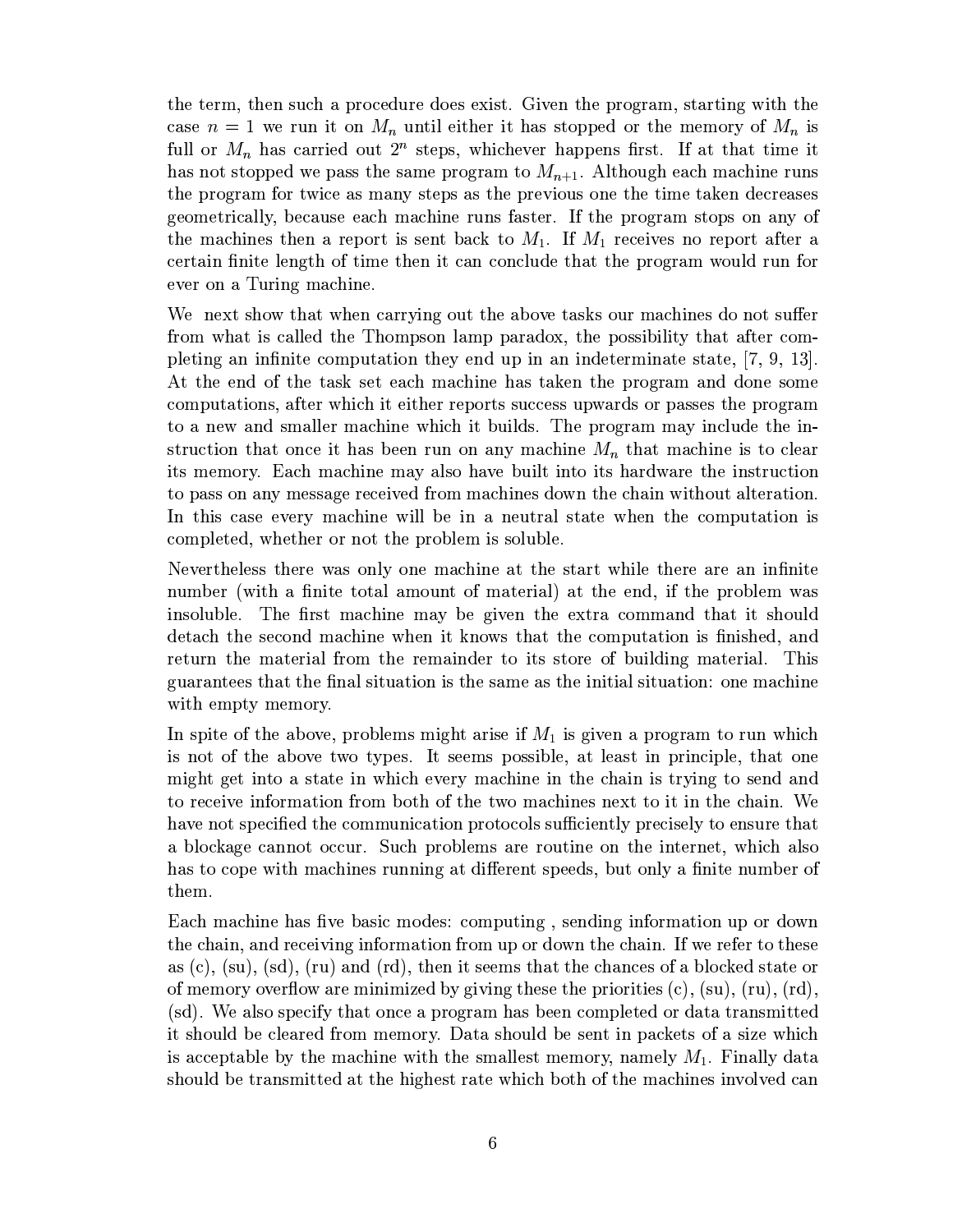accept. We conjecture that with such protocols the system does not get stuck in some strange state when trying to solve a genuine mathematical problem.

#### **Physical Issues**  $\overline{4}$

One of the problems of a continuous Newtonian universe which did not disturb anyone until the twentieth century is that it is not clear that solid matter can exist in them. In our own universe the Lieb-Thirring proof of the stability of matter depends upon quantum mechanics and the Pauli exclusion principle. Moreover, the formulation of the problem presupposes that matter is atomic. It is entirely unclear what might hold solid matter together in our universe. We consider that such problems are not capable of intelligent discussion, since the structure of matter in our own universe has taken hundreds of years to understand even with the advantage of experimental investigation. At some point one must accept that thought experiments have only limited validity.

An important difference between the universe which we have been describing and the real one relates to thermal noise and information theory. There is a large literature on such matters for which we refer to  $[1, 3, 4, 11]$  and sources cited there. The most obvious problem is that our machine is in conflict with the time-energy uncertainty principle, which forces signals that are transmitted ever more rapidly to become more energetic without limit. But this uncertainty principle involves Planck's constant, which vanishes if the universe is purely classical. Wigner's lower bounds on the size and mass of a clock running at a given speed are not relevant for similar reasons,  $[2]$ .

Our machines are required to transmit the program without error from one to the next more and more rapidly as one passes down the hierarchy. To achieve this it is simplest to assume that the transmission channels are noiseless. Each of the machines  $M_n$  only interacts with the outside world via the previous one, and we see no fundamental reason why it should not be a reversible computation device, since Newton's laws are time-reversible. This might be hard to achieve and would certainly entail the avoidance of spring-loaded rachets. Only one bit of information need be sent up the chain to the first machine and hence to the outside world, so it might be an oracle machine. Such a machine lives in a highly idealized universe and might be said to run at zero temperature.

It is not possible to describe the effects of noise on our machines without making some assumptions about its origin. In particular it is difficult to discuss thermal noise, since our understanding of this in the real world depends upon an atomic model, statistical mechanics. Suppose instead that the machine  $M_n$  breaks down with probability  $p_n$  because of defective teeth on cog wheels. If the failures of the machines are statistically independent and  $p_n$  does not depend on n then the total system is certain to fail. However, the above assumptions may not be appropriate. If the failure is due to impurities in the raw material then the successful operation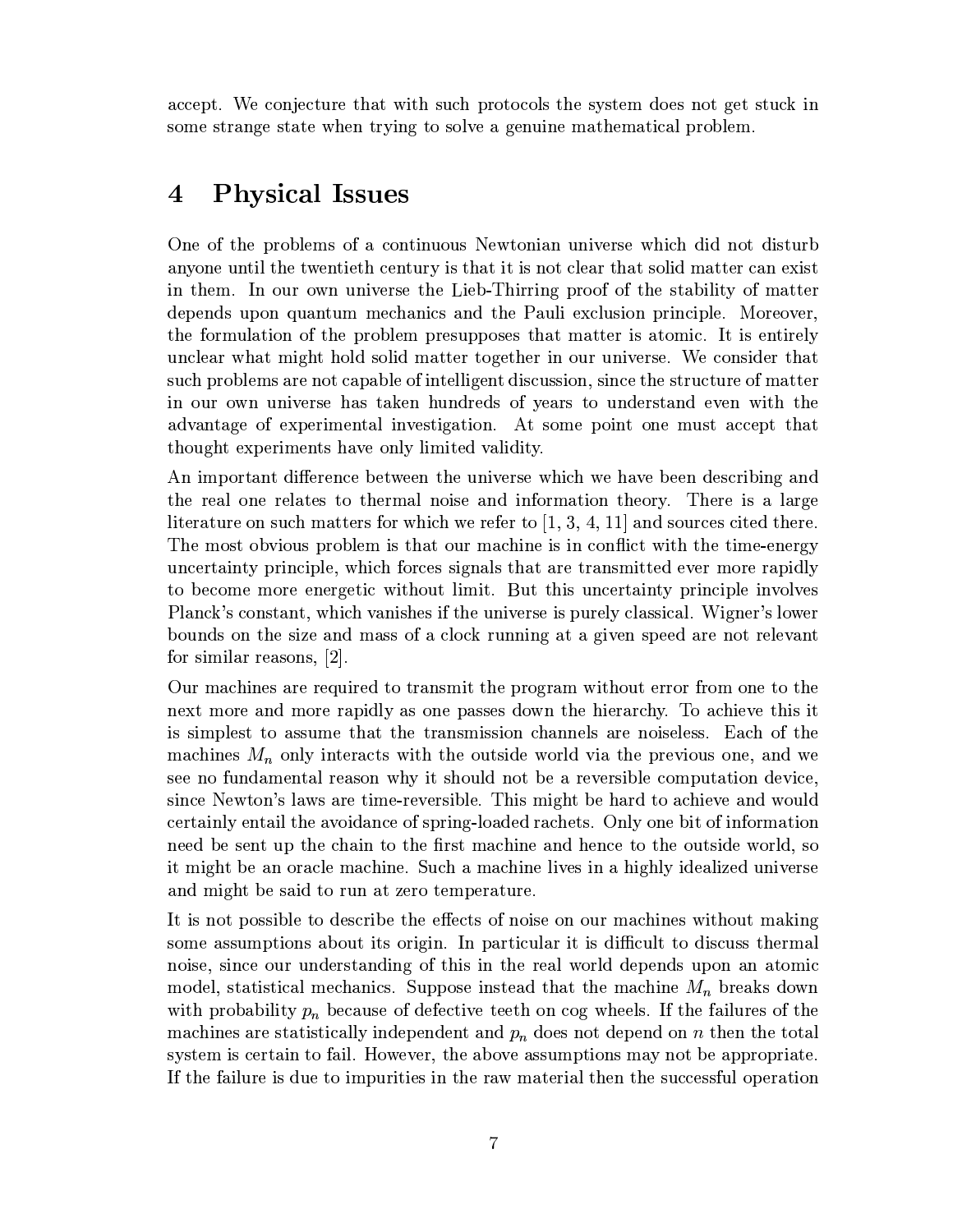of the first  $n$  machines may indicate that the particular sample of raw material used is very pure and hence may lead to a very much higher probability that the later machines will also work as intended. In other words if the probabilities of failure of the different machines are highly correlated, then it is quite possible that the total system will work as intended with high probability.

If breakdowns are caused by the cog wheels wearing out, then one cannot determine whether the machine will function as intended without assumptions on the failure rate. If one assumes that the failure rate is the same per complete rotation for every wheel then the machine must fail before completing an infinite computation. However, the velocity of components does not increase as their size decreases, so it is plausible that the failure rate would be constant per unit time. In this case the total system may work as intended with high probability.

Before continuing we mention that physical realizations of Turing machines have several of the defects of the machines discussed in this paper, but this has not prevented the appearance of a vast literature discussing their logical significance. Turing machines have infinite memories, and could not be built in a finite spacetime. An infinite uniform one-dimensional memory tape in a Newtonian universe has infinite mass and an infinite gravitational self-energy. This indicates that an *extremely* large finite memory tape cannot be constructed in the real world. A Turing machine is assumed to operate without errors, and would fail instantly in a quantum universe because of quantum fluctuations somewhere along its infinite length. A Turing machine is stochastically unstable: an infinitely long tape placed in a Newtonian universe containing a very sparse uniformly but randomly distributed collection of very small moving bodies would be destroyed instantly by multiple collisions at some remote location. Similar consideration apply if the memory cells have a very small probability of defects, independently for each cell. Discussions about the possibility of a Turing machine embarking on a sufficiently long *finite* computation ignore the following fact: we have no reason to believe that the real universe will retain its present characteristics long enough for more than  $10^{1000}$  steps of any computation on any conceivable machine to be performed. For these reasons we consider that the rejection of *our* machines on the grounds of physical implausibility should imply the same attitude towards Turing machines.

#### **Philosophical Implications** 5

Neither our machines nor Turing machines can actually be built, because of fundamental properties of the real universe. On the other hand both are plausible within a sufficiently constrained universe. Both are idealizations of finite computing machines, and both are constructed by repeatedly adding on extra stages to a finite machine. This section discusses whether such thought experiments have any philosophical implications.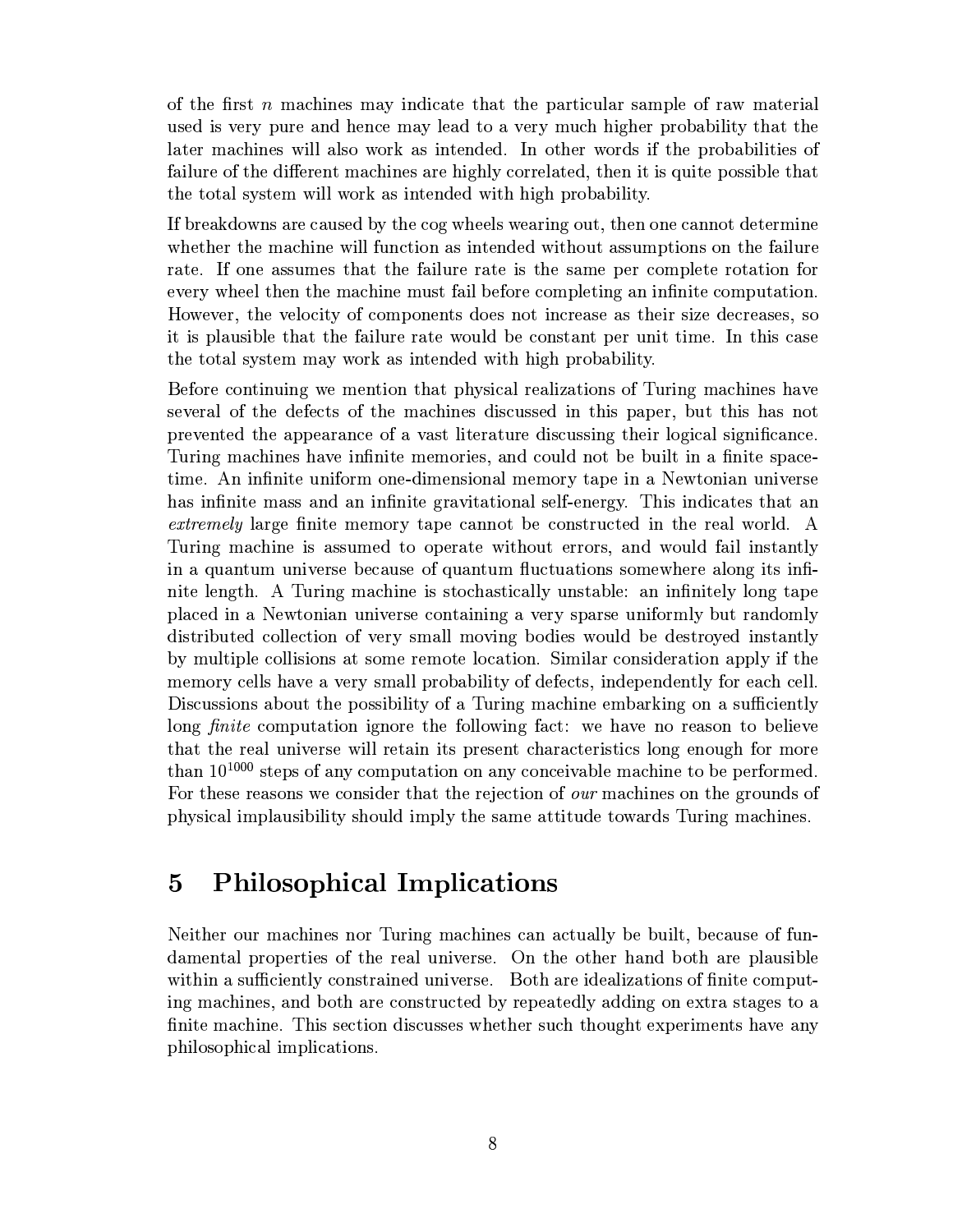Turing machines were introduced by Turing in 1936 in order to discuss mathematical issues, and only later did their partial physical implementation by electronic computing machines become important. Much of what he wrote about mechanical processes implemented by computers referred to repetitive procedures carried out following fixed rules by human beings at a time when being a computer was a job. But the fact that he was considering human computation rather than machine computation does not affect any of the fundamental problems. Human beings cannot carry out sufficiently large finite computations because they need to store intermediate results on paper or some other medium. For a large enough problem the resources of the universe will not be sufficient, even for the 'idealized' human who lives for ever. In other words there are two notions of proof, one purely logical and analytic, which does not take account of whether they can be completed in the real world, and the other physical and empirical, which does. Turing and most of his successors did not make this distinction.

The possibility of constructing our machines in a suitable universe does not disprove Gödel's theorem even though the Halting Problem changes its form if one is allowed to use our machines. We refer to Hogarth,  $[9]$ , for a discussion of these issues and to Earman and Norton, [7], for a discussion of several other philosophical questions which such machines raise. The issue to which our machines might be considered most relevant is the Platonist-Intuitionist debate about the number system. One might argue that in a universe in which our machine could be constructed, the finitist scruples of Weyl and Brouwer would be less justified. At least some questions about the entire set of numbers could be resolved in a finite time by an infinite brute force search, so it would be less easy to argue that the set of all integers does not exist as a completed entity. (I am fully aware that most mathematicians behave as if this debate has long been settled in favour of the existence of the completed set of integers, as well as of many other much more abstract sets. However, the philosophical debate is still alive, for very good reasons.)

On the other hand, our universe is not a continuous Newtonian universe, and we have only given an outline of how to construct such a machine. The Newtonian universe only exists in our imagination, so the finite time solutions to the infinite problems only exist in our imagination. To claim that the existence of a solution to some infinite problem about numbers in an imagined universe implies *anything* about the mathematics of our universe depends upon a philosophical assumption. This is that the imagined mathematics of the imagined universe has the same properties as the real mathematics of ours. This is a form of mathematical Platonism and will not convince someone who believes that numbers are social constructions. I quote Bishop. [5].

We are not interested in properties of the positive integers which have no descriptive meaning for finite man. When a man proves a positive integer to exist, he should show how to find it. If God has mathematics of his own that needs to be done, let him do it himself.

It seems that Platonists will consider that the construction of our machine only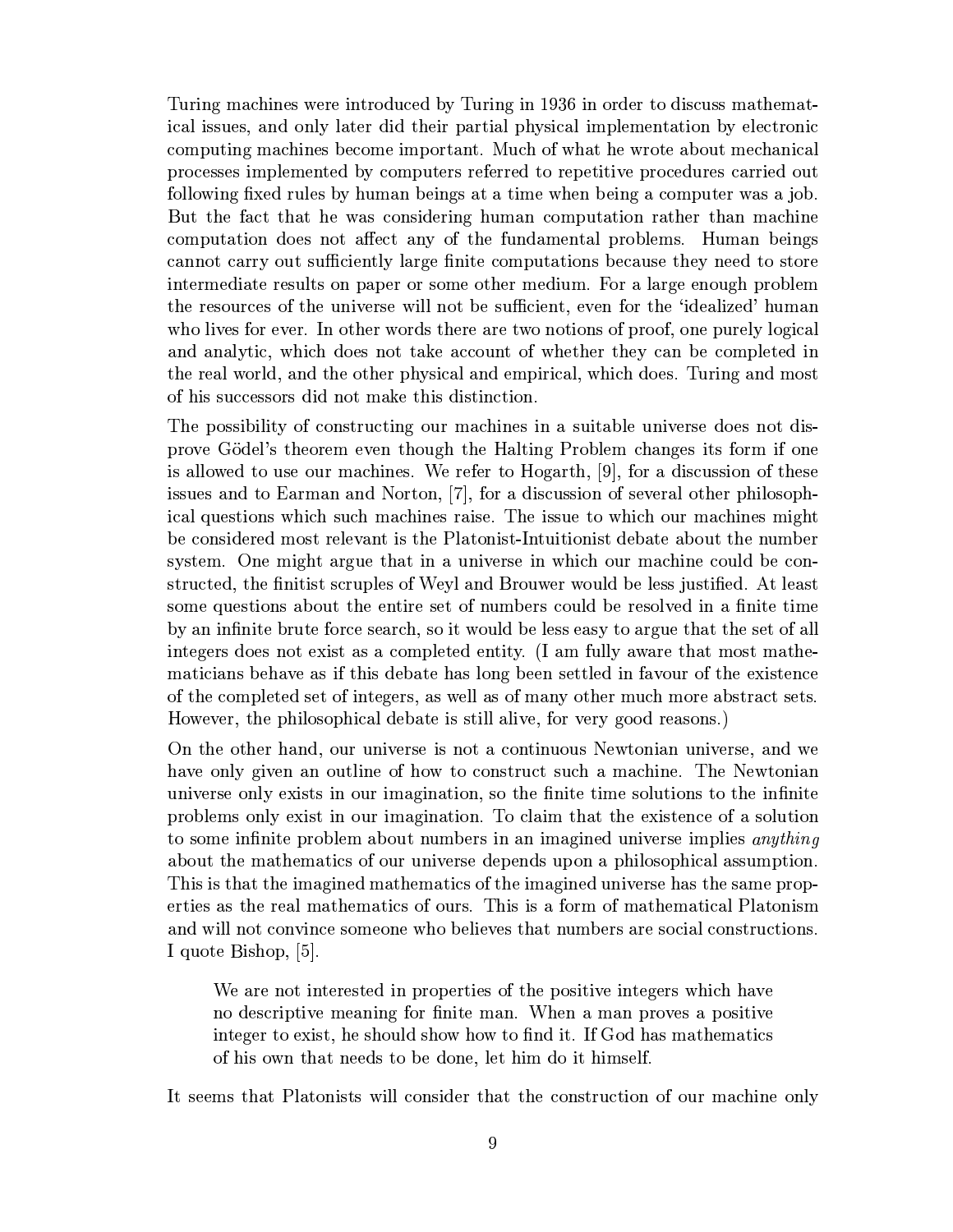provides further support for what they already believed about the objective status of the completed set of integers. On the other hand Intuitionists will see yet another illustration of how easy it is to be misled by fantasies which are unrelated to what can actually be proved in the real world. At the very least it is interesting how detailed a discussion one can have about the properties of a non-existent universe.

It should be mentioned that modal realists claim that possible worlds are just as real as the one in which we live, but are parts of reality with which we have no contact; see [10, 12] for accounts of this theory. From such a point of view it might be argued that any mathematical result which can be demonstrated in one of the worlds is then automatically true in all the others, even if it is not provable in them. To use this argument in the present context one would have to establish that the text of this paper does describe a possible world. In the author's opinion the text is no more than a thought experiment, and a continuous Newtonian world might not be possible except as an idea in the mind of a person who has already accepted the current body of mathematics. I leave such matters for others to discuss.

There is another issue to which the existence of such a computer may be relevant. Some mathematicians consider that their goal is to attain understanding, not just knowledge. To be told that the prime pair hypothesis is true simply because a computer has found an infinite number of prime pairs would be highly unsatisfactory. Maybe this is the best that can be done: the fact is a contingent reality and no finite proof exists. But no mathematician would believe it, and the record of other hypotheses suggest that he/she would be right to continue looking for a proof. Of course an infinite computer might be able to run through all formal arguments until it has found a finite proof of the theorem or reported back that none existed. And it might be asked to send back the shortest proof if that was within the capacity of the first machine to accept it. Mathematics in such a universe would be totally unlike ours - if such a universe existed.

**Acknowledgements** We would like to thank J D Barrow, M Hogarth, L J Landau, J P Laraudogoitia, J D Norton, R F Streater and the referees for helpful comments.